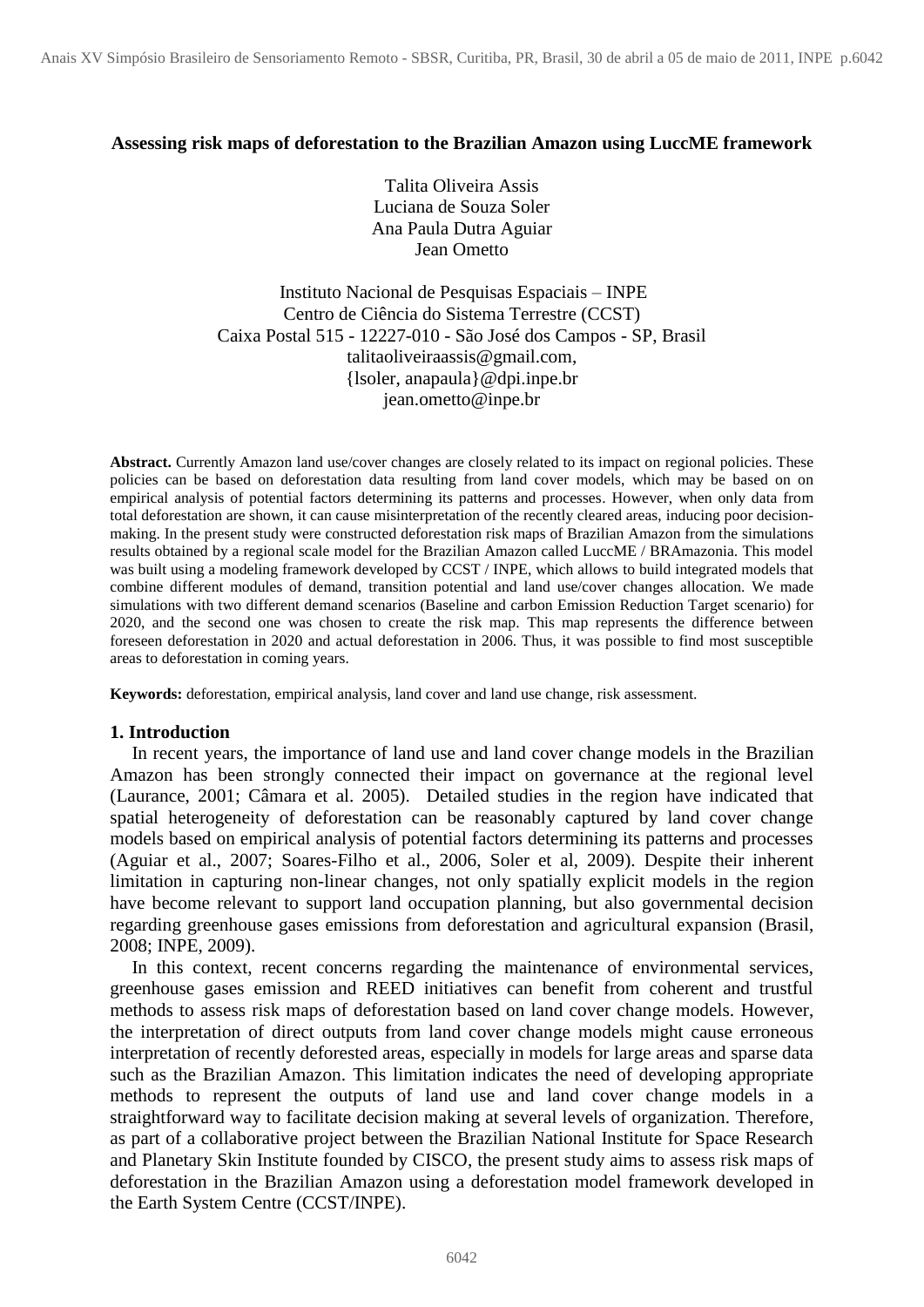#### **2. Study area**

The colonization process in the Brazilian Amazon began in the XVIII century during the first rubber cycle, but was intensified only in the late 1960's when the federal government built several roads connecting existing urban areas such as Manaus, Belém and Porto Velho to the recently created State capital Brasília (Teixeira & Fonseca, 2000). These infrastructural changes intensified the colonization process especially because of governmental investments and fiscal incentives to encourage migration from farmers of South and Central parts of Brazil. These strategies intended to establish an occupation process at threatened political boundaries and to integrate the remote regions to the capital Brasília (Becker, 1997, 2004; Machado, 1998). As a result, INCRA created many colonization projects and opened vicinal roads to connect the lots to urban areas. Between 1960 and 1980 the population growth of region was 16% per year (Perz, 2002) and the total population increased from 70 to 500 thousand (IBGE, 1981). Beyond subsistence or small scale commercial agriculture and cattle raising activities mineral exploitation was also encouraged by the government.

Historical census data show that planted pasture is the predominant land cover in the region, but recent surveys and remote sensing analysis indicate an increase in annual crops, especially in Mato Grosso State, which seems to be linked to the agrarian structure on this State predominantly of large farmers (IBGE, 1996, 2006; Morton et al., 2006, Barona et al. 2010). In addition, regional case studies revealed that deforestation in some area have been driven by timber exploitation (Matricardi et al. 2007, Arima et al. 2008).

Even though changes in the spatial distribution of land use/cover types in the Brazilian Amazon are linked to socioeconomic to infrastructural factors (Browder et al. 2004; Soler et al., 2009), one must consider that the spatial heterogeneity of occupation patterns results in anisotropic causality of factors in different parts of the Brazilian Amazon (Aguiar et al. 2007; Becker, 2004). This spatial heterogeneity of the region can be partially captured by environmental aspects, such as soil fertility, slope, rainfall regime and temperature (Nobre et al., 1991; Chomitz & Thomas, 2003; Sombroek, 2001). Therefore, when dealing with land cover change models, one must take into account the enormous variety and the spatial heterogeneity of potential factors influencing deforestation. In the present study we attempted to capture this heterogeneity by assembling a comprehensive database of potential factors retrieved from distinct data sources at similar scale of analysis. Further details are given in the next sections.

## **3. LuccME framework**

LuccME is a framework developed at INPE and built on top of TerraME, a general programming environment for spatial dynamical modeling designed to support models in several domains, including land use systems, hydrology, biodiversity, urban studies and many others. Its programming language interface has in-built functions that make it easier to develop multi-scale and multi-paradigm models for environmental applications (Carneiro 2006, Carneiro et al. 2004).

LuccME framework allows the construction of integrated models that can be taken from existing literature or from yet experimental modeling approaches. LuccME framework is able to combine elements from previously defined modules of demand, transitional potential of change and land use/cover change allocation. Once inside LuccME, these modules can be easily parameterized through a simple user interface, according to the requirements of particular geographic regions and scales of analyses. A specific parameterization setting configures then a specific model inside LuccME.

In this study we created a specific model at the regional scale inside LuccME for the Brazilian Amazonia called LuccME/BRAmazonia. This model uses transitional potential and allocation sub-modules based on the CLUE model (Veldkamp and Fresco, 1996; Verburg et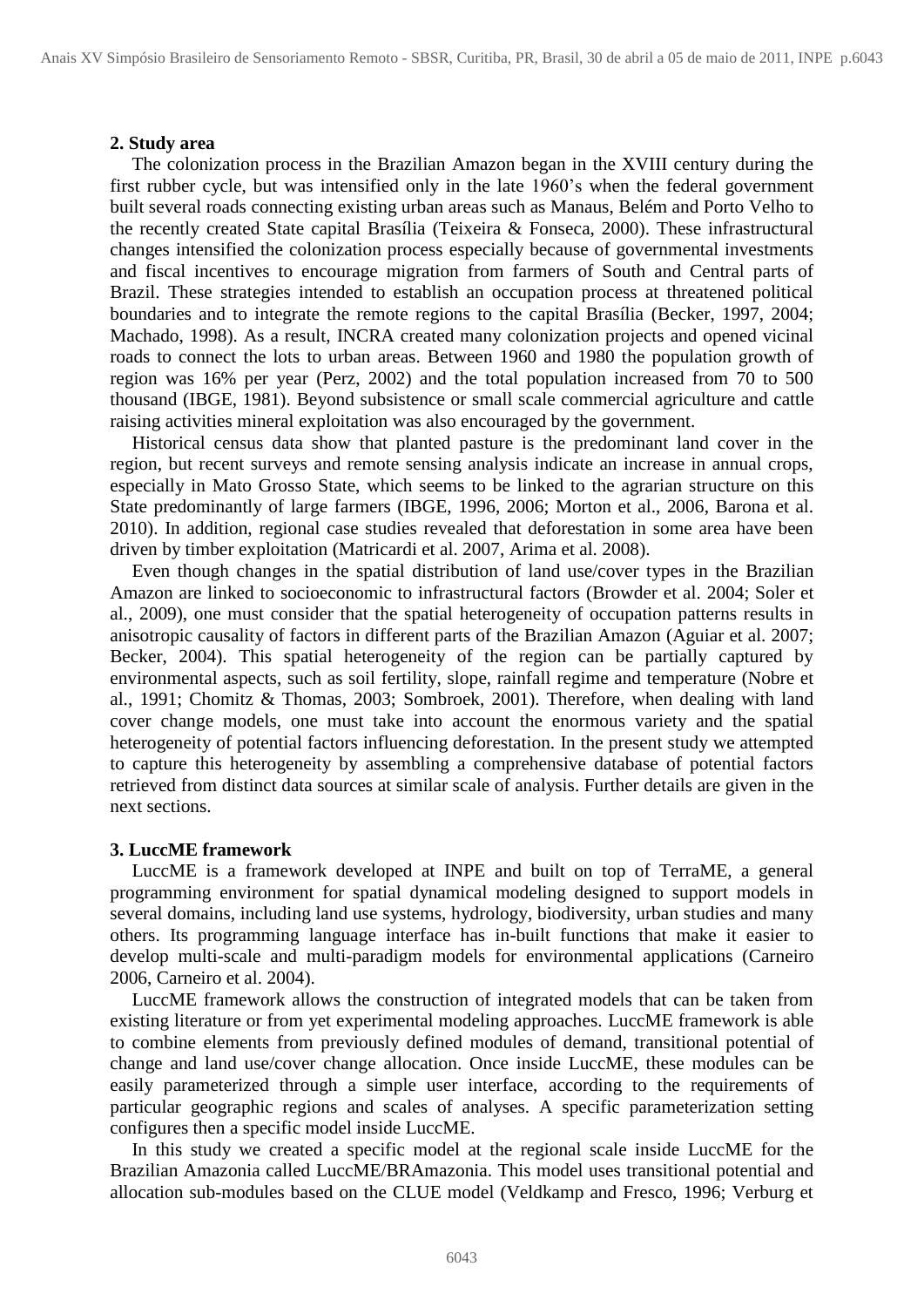al., 1999; Verburg et al., 2002), adapt to the Amazonia by Aguiar (2006). The model LuccME/BRAmazonia uses a spatial database organized in a regular grid of  $25x25 \text{ km}^2$ , where land use classes are represented in percentage of forest and deforested areas in each cell. In order to calculate the transitional potential sub-module, LuccME/BRAmazonia takes into account potential factors of deforestation including market connectivity, agrarian structure, socio-economic, environmental, public policy and technological aspects. These potential factors are translated into specific variables used to estimate empirical linear regression models of forest and deforested areas, which are the basis to calculate the transitional potential sub-module. Demand sub-module is calculated externally and depended upon the scenario of change adopted.

# **4. Data and methods**

This section describes the database and the methodological steps adopted to assess the risk maps of deforestation in the Brazilian Amazon based on two specific scenarios of land cover change tested in a dynamic empirical model developed inside LuccME framework.

# **4.1 Spatial database**

In order to run LuccME/BRAmazonia model, a spatial database containing land cover maps from the PRODES project and potential factors of land cover change were adopted and comprise technological attractiveness (wood poles and mining areas), accessibility measures, environmental aspects, agrarian structure and public policies of land occupation. Based on the literature cited here, these factors were expected to capture most of the spatial heterogeneity of deforestation patterns. The potential factors were codified into 35 variables which were included in the exploratory analysis that represented the first of the empirical analysis to estimate linear regression models.

## **4.2 Linear regression models**

The exploratory analysis aimed to select the most relevant variables from the universe of 35, as mentioned before, using 2006 as the baseline year. By analyzing the Pearson correlation matrix, it was possible to identify variables highly correlated to each other, and the select the one most correlated to deforested patterns. Correlation coefficients higher that 0.6 were not used together in the same regression model. The initial exploratory regression models were tested using the variables presenting the highest correlation to deforested areas and considering previous results of studies cited in this paper.

Several alternative models were tested by including or excluding some variables depending on their individual significance in model estimates. The final model was the one that maximized the R square at a minimum of 0.7 and at the same time presented high significance for the model as whole as for the individual variables (5 % significance level). Stepwise variables selection method was also used to improve the models together with graphical analysis of normal p-plots and residual analysis. The final linear regression model included the variables listed in Table 1.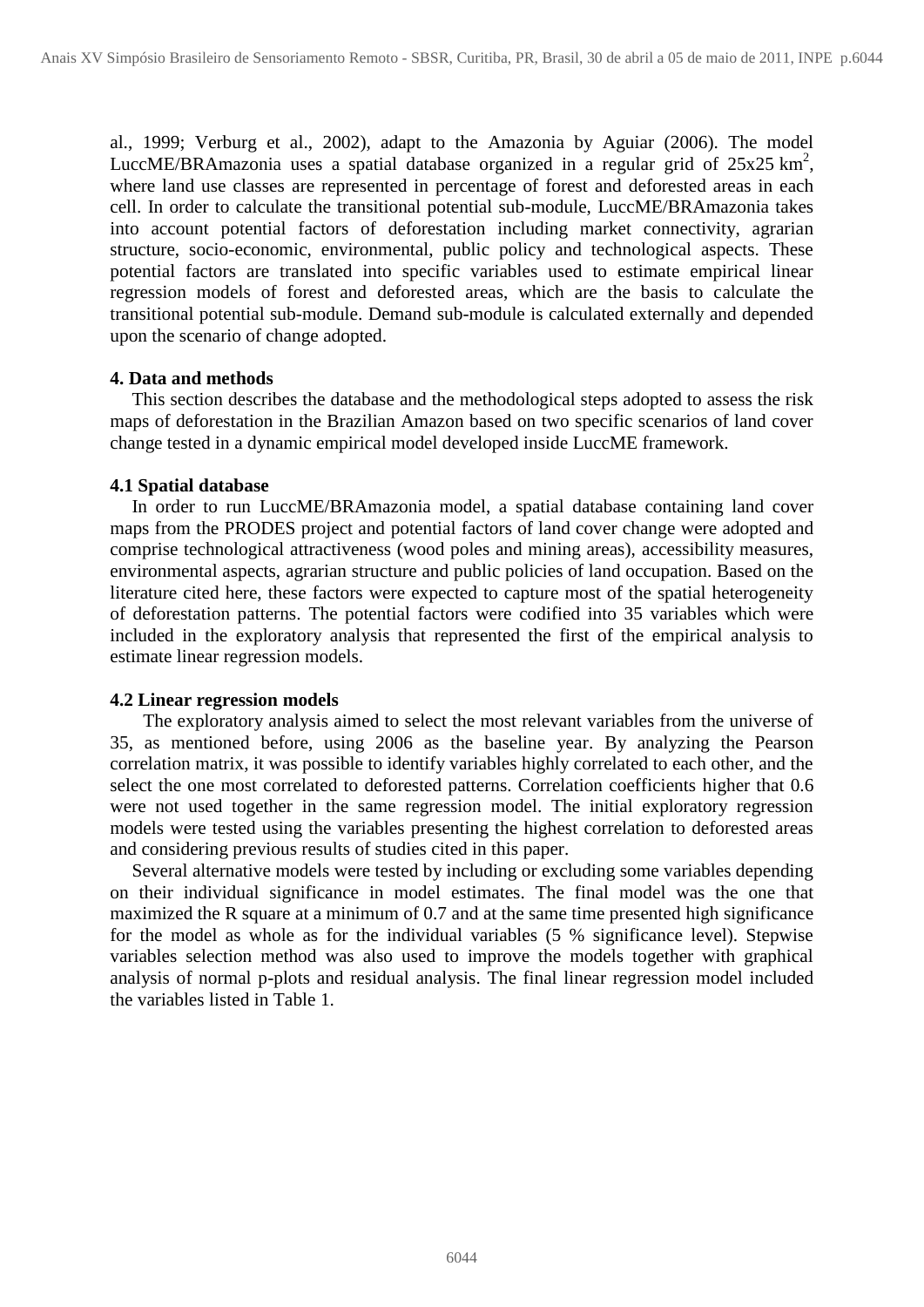| <b>Variables Description</b>                                                                                                                                                                                                                                                                                                      | <b>Source</b>                                                                                 |
|-----------------------------------------------------------------------------------------------------------------------------------------------------------------------------------------------------------------------------------------------------------------------------------------------------------------------------------|-----------------------------------------------------------------------------------------------|
| % cumulative deforested area                                                                                                                                                                                                                                                                                                      | PRODES, 2006                                                                                  |
| % remaining area of forest inside cells                                                                                                                                                                                                                                                                                           | (www.inpe.br/prodes)                                                                          |
| Distance to paved and unpaved highways                                                                                                                                                                                                                                                                                            | <b>IBGE, 2006</b>                                                                             |
| Distance to paved highways                                                                                                                                                                                                                                                                                                        |                                                                                               |
| Distance to unpaved highways                                                                                                                                                                                                                                                                                                      |                                                                                               |
| Distance to main and secondary rivers                                                                                                                                                                                                                                                                                             |                                                                                               |
| Distance to main rivers                                                                                                                                                                                                                                                                                                           |                                                                                               |
| Distance to urban centers in the Brazilian Amazon                                                                                                                                                                                                                                                                                 |                                                                                               |
| Distance to main ports (with national and international commerce)                                                                                                                                                                                                                                                                 |                                                                                               |
| Distance to São Paulo                                                                                                                                                                                                                                                                                                             |                                                                                               |
| Distance to main urban areas (all Brazilian state capitals)                                                                                                                                                                                                                                                                       |                                                                                               |
| Connection to market in São Paulo                                                                                                                                                                                                                                                                                                 | IBGE, 2006<br>Aguiar et al., 2003                                                             |
| Connection to market in São Paulo and Rio de Janeiro                                                                                                                                                                                                                                                                              |                                                                                               |
| Connection to market in São Paulo and the Brazilian Northeast                                                                                                                                                                                                                                                                     |                                                                                               |
| Connection to ports                                                                                                                                                                                                                                                                                                               |                                                                                               |
| Connection to state capitals in Brazil                                                                                                                                                                                                                                                                                            |                                                                                               |
| Connection to municipalities seats (main urban areas) in the Brazilian Amazon                                                                                                                                                                                                                                                     |                                                                                               |
| Distance to mineral reserves (under exploitation and/or economic relevant)                                                                                                                                                                                                                                                        | CPRM, 2006                                                                                    |
| Distance to wood extraction poles (sawmills, wood forest management areas)                                                                                                                                                                                                                                                        | MMA, 2006                                                                                     |
| Official agrarian projects under land concession regimes allowing only sustainable<br>exploration                                                                                                                                                                                                                                 |                                                                                               |
| Official agrarian projects under land concession regimes allowing slash and burn practices                                                                                                                                                                                                                                        |                                                                                               |
| Slope: Steep $(>20\%)$ , Moderate (between 11 and 20%), Smooth (between 5 and 10%), Flat<br>(up to $5\%$ )                                                                                                                                                                                                                        | SRTM (NASA, 2000) refined<br>to 30 m by TOPODATA<br>project (VALERIANO, 2007)                 |
| Soil fertility: High, Low, Very Low                                                                                                                                                                                                                                                                                               | IBGE 1996/EMBRAPA 2000                                                                        |
| Climatic factors: Average precipitation given by the minimum value per pixel within 3<br>consecutive months, Average humidity given by the minimum value per pixel within 3<br>consecutive months, Average temperature given by the minimum value per pixel within 3<br>consecutive months<br>PVM-CPTEC climatic-vegetation model | <b>INPE/CPTEC</b>                                                                             |
| the mean temperature of the coldest month                                                                                                                                                                                                                                                                                         | Derived from the water                                                                        |
| the number of growing degree days using a 0°C threshold                                                                                                                                                                                                                                                                           | balance model consisting of a<br>submodel of CPTEC-PVM<br>described in Oyama & Nobre,<br>2004 |
| the number of growing degree days using a $5^{\circ}$ C threshold                                                                                                                                                                                                                                                                 |                                                                                               |
| wetness index indicating the potential of the areas of higher humidity                                                                                                                                                                                                                                                            |                                                                                               |
|                                                                                                                                                                                                                                                                                                                                   |                                                                                               |
| Indigenous land existing in 2006<br>Protected areas under different levels of law enforcement: Existing in 2006, Existing in<br>2007, Existing in 2008, Existing in 2009                                                                                                                                                          | MMA, 2006                                                                                     |

Table 1. Variables adopted in the linear regression model of deforestation, with indicated scale and source of data.

## **4.3 Simulation procedure and the scenarios adopted**

LuccME/BRAmazonia model performs several iterations for each year of the simulation in order to allocate the informed demand values of forest losses. The baseline year is 2006, following the same of regression models. Once the demand is allocated, a projected land use map is recorded and then used to start the next time step of the simulation. The allocation procedure is based on the results of the regression model, which procedure was described in the previous section. In addition to allocation of changes and demand scenarios, LuccME/BRAmazonia model requires expert knowledge also to set specific model parameters concerning spatial variability and reversibility of changes. Specific parameters of reversibility distribute the demand in such a way that deforestation can not be easily allocated in cells already highly deforested and set a maximum limit in which a cell can be deforested. Both parameters can be chosen by the user.

Simulations using LuccME/BRAmazonia model were performed using 2006 as the starting year and 2020 as the end year. Two deforestation scenarios were adopted being the first one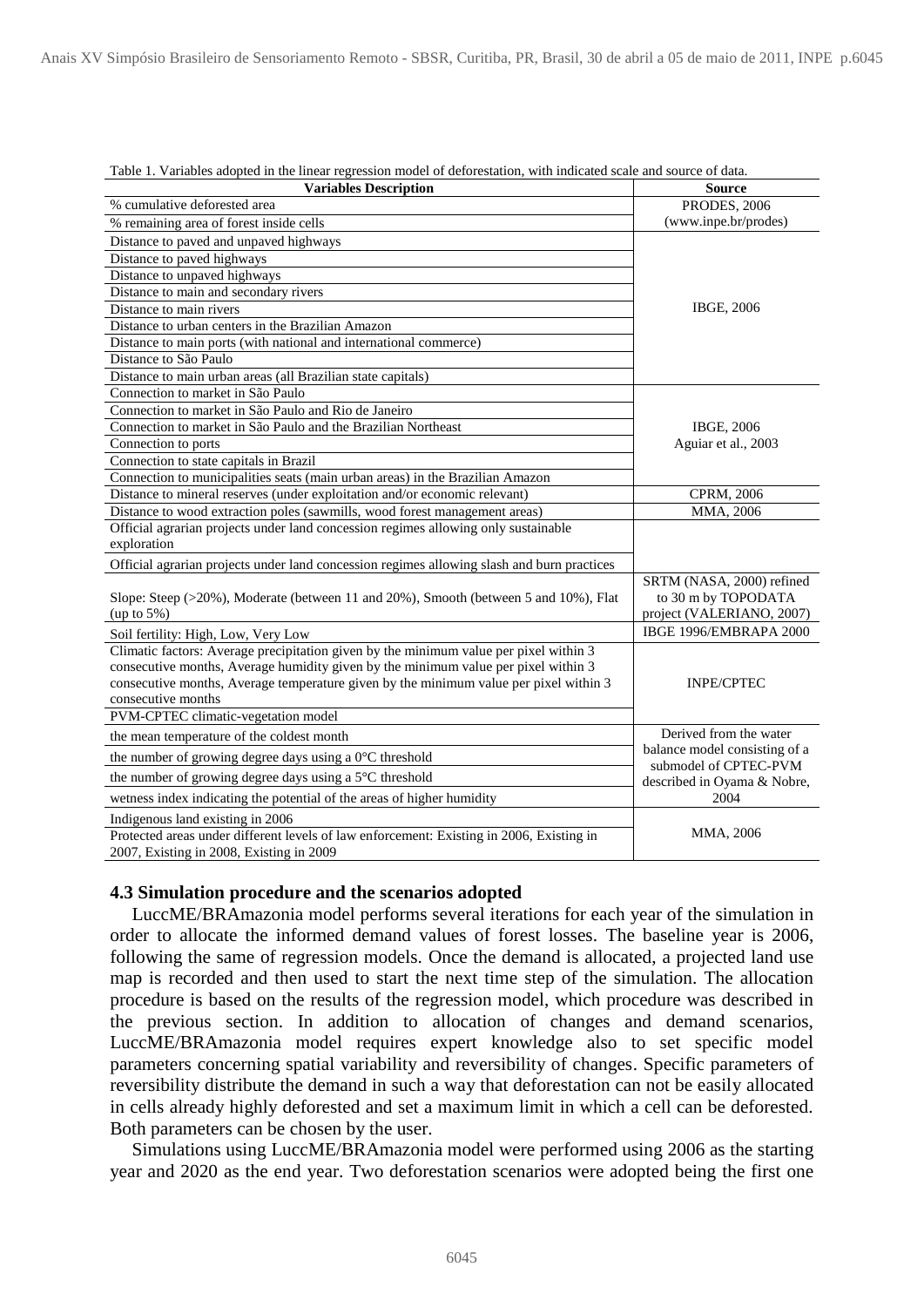based on the historical deforestation in Amazon (baseline scenario) and the second based on carbon emission reduction target, proposed by the Brazilian government (Brasil, 2008).

In 2008 the Brazilian Government made a formal announcement under the United Nations climate treaty framework of reducing Amazon deforestation by 80% compared to the historical rate from 1996-2005 of 19500  $km^2$  yr<sup>-1</sup> by 2020 (Brazil 2008). According to the target, deforestation rate would drop to  $3900 \text{ km}^2$  in 2020. This target is in full-association with the voluntary commitment assumed later on December, 2009 by Brazil in the United Nations Climate Change Conference in Copenhagen to reduce its greenhouse gas emissions from 36.1% to 38.9% by 2020.

Therefore, in the baseline scenario we consider the historical rate of 19500  $\text{km}^2 \text{ yr}^{-1}$  from 2010 to 2020. In the carbon emission reduction target scenario we assume that deforestation rates will decrease exponentially from 2010 to 2020, when it would reach 3900km<sup>2</sup>, following the Brazilian governmental policies to mitigate greenhouse gases emissions. In both scenarios we used the PRODES increments from 2006 to 2009.

#### **4.4 Assessing risk maps**

The calculation of the risk assessment map of deforestation considers the same spatial scale and spatial resolution of LuccME/BRAmazonia. To obtain this map we calculated the difference of deforested areas between 2020 and 2006 that results in a transitional potential between 0 and 1 for each cell in the database to be deforested within this period. Therefore the map of risk assessment of deforestation can be interpreted as the risk of deforestation in the forthcoming years based on the scenario of carbon emission reduction target.

#### **5. Results and Discussions**

In order to analyze the results obtained by LuccME/BRAmazonia model we compared the simulated land cover map for 2009 over the land cover map from the PRODES project for 2009. The model reproduced the deforestation dynamic in a satisfactory way, especially along the Densely Populated Arch according to Bertha (2004) nomenclature. Satisfactory results were obtained especially in the north of Mato Grosso, where annual crops have been partially responsible for recent deforestation rates, as well as along the Amazon River and in recent hot spots in Amazonas and Acre. This behavior can be observed in Figure 1. Some regions such as the Sustainable Forestry District of BR163 and along BR319 did not present satisfactory results, which can be attributed mainly to the spatial resolution adopted once these hot spots are also affected in the PRODES data. Despite that, the overall pattern of deforestation in the region as a whole was captured by the model, which gives credit to the land cover change projections based on scenarios presented above.



Figure 1. Comparison between the PRODES land cover map from 2009 and the simulated result using LuccME/BRAmazonia.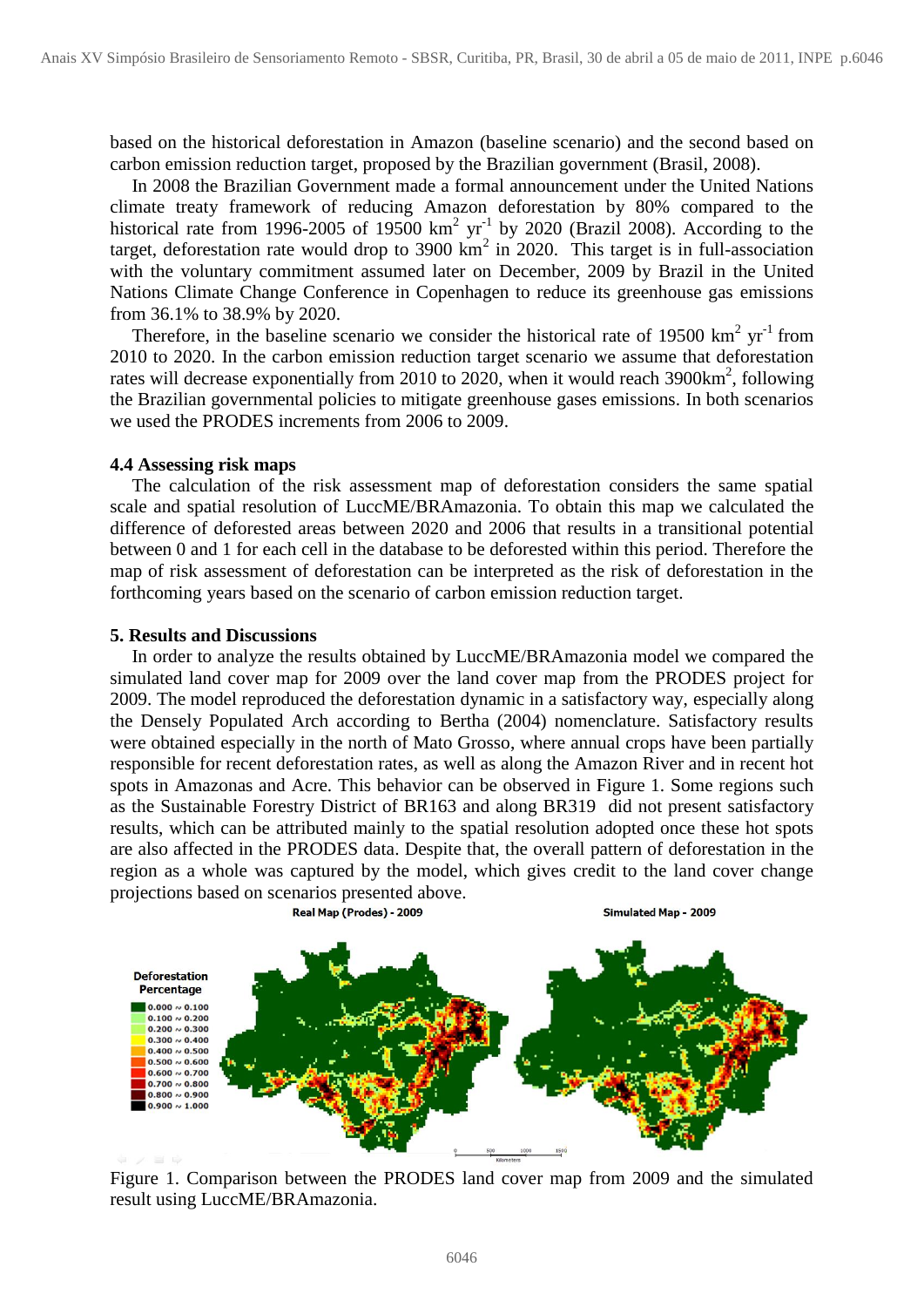The simulations results for 2020 are represented in figure 2 that illustrates the land cover change projects using the proposed scenarios. The baseline scenario clearly shows intensification of deforestation in previously deforested areas, but better illustrates the new frontiers in Acre, Amazonas and BR-163. In the *carbon emission reduction target scenario* the political pressures are well represented as the intensification of deforestation is smaller. However, the recent hot spots of deforestation were poorly captured. Despite that, we consider this scenario the one that better fits to the real current situation considering the constant decrease in deforestation rates since 2007. Considering that, this scenario was chosen to be the baseline to calculate the map of risk assessment of deforestation.<br>Baseline Scenario Carbon Emission Reduction Target Scenario



Figure 2. Scenarios for 2020: baseline and carbon emission reduction target.

The overall results of the risk map of deforestation can be said to be satisfactory, considering the qualitative comparison between simulated and ground truth results. Because the risk map is based on simulation results, it had better results in areas where the model was best fitted, such as Mato Grosso and Acre States. Most areas with recent deforestation frontiers appear with higher risk than previuously deforestated areas, resulting in a map where the cumulative deforestation does not influence much the visual interpretation of hot spots of deforestation. The areas where cumulative deforestation in moderate (~ between and 50 and 80%) tend to appear within cells of moderate risk. Thus, even though the final user do not have information about a specif region in the Brazilian Amazon, the risk map will not be maximized by more accessible and fertile areas only for example, but also taking into account the land use history embedded in the data adopted for the regression analysis. It should be mentioned that some cells bordering the cell space in the north portion of the study area, presented erroneous high risk indexes due to a border effect of independent variables, which shall be revised for further more conclusive results.



Figure 3. Risk assessment map of deforestation based on the carbon emission reduction target scenario.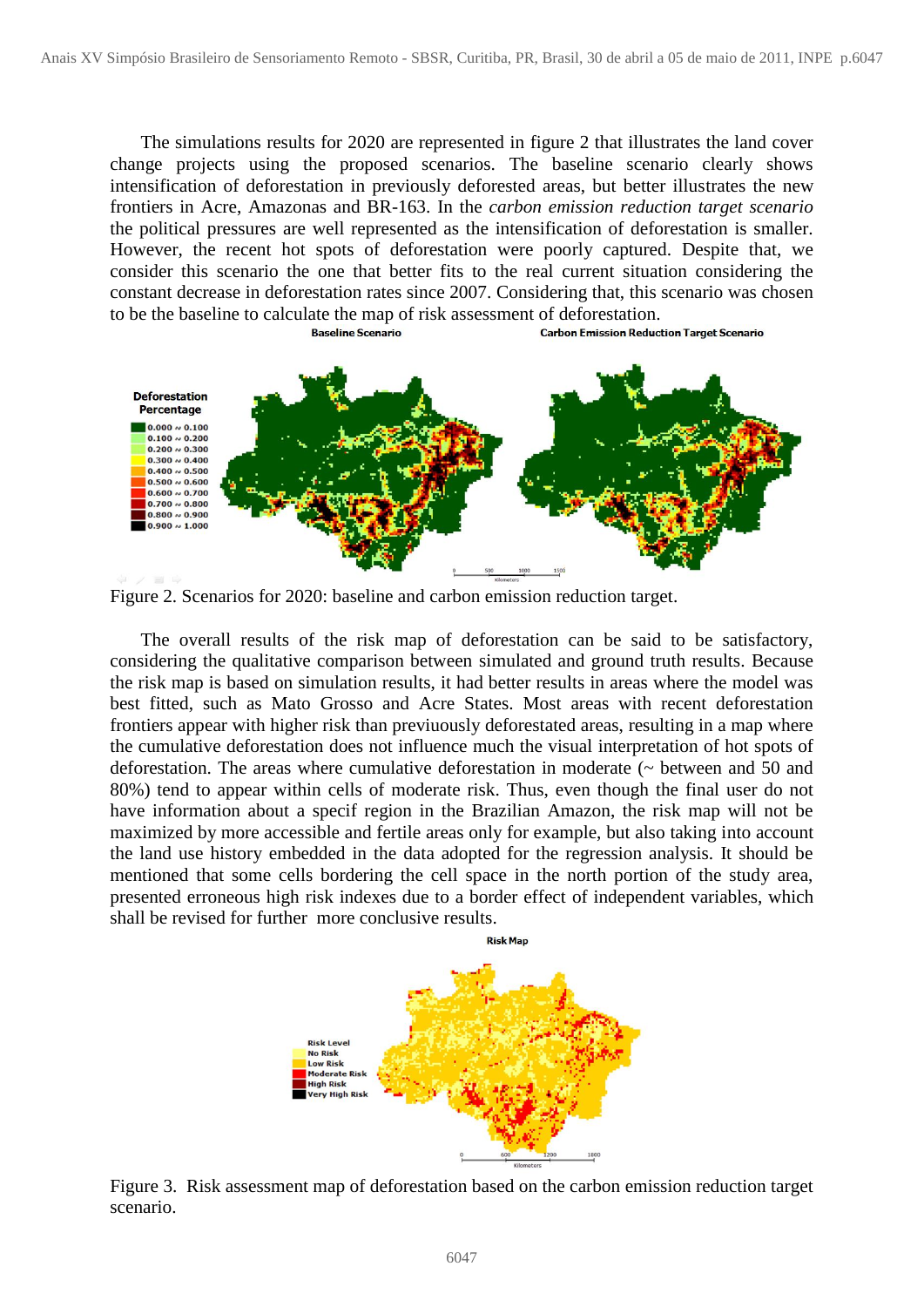#### **6. Conclusions**

LuccME framework allows the construction of integrated models enabling to combine elements from previously defined modules of demand, transitional potential of change and land use/cover change allocation. Therefore, LuccME framework provides considerable flexibility in *top-down* models, besides being easy of parameterization and use.

The results obtained by the simulations were satisfactory especially along the Densely Populated Arch (mainly in north of Mato Grosso), along Amazon River and in hot spots located in Amazonas and Acre States. However improvements must be performed to achieve a better goodness-of-fit to the LuccME/BRAmazonia model. Suggestions on that issue are the inclusion of up-to-date socioeconomic variables released by IBGE and the use of a more appropriate spatial resolution (5  $km<sup>2</sup>$ ). In addition, we suggest better elaborated scenarios regarding combined determinants of economic development and environmental conservation focused on REDD initiatives as example.

The most important contribution of this paper is to propose a trustful method to assess the risk map of deforestation, which brings a more straightforward interpretation of newly deforested areas that are keys to the carbon emission models and governmental targets. At last, we conclude that LuccME framework is a powerful tool that combining demand, transitional potential of change and allocation of change can provide satisfactory results. These results can then be translated into risk maps that help decision makers as well as environmental studies, without requiring prior knowledge of the history of deforestation.

#### **7. References**

Aguiar, A.P.D., Câmara, G. & Escada, M.I.S. Spatial statistical analysis of land-use determinants in the Brazilian Amazonia: Exploring intra-regional heterogeneity. **Ecological Modelling**, 209 (2-4), 169 -188, 2007.

Aguiar, A.P.; Ometto, J.; Nobre C.; Câmara G.; Longo K.; Alvalá R.; Araújo R.; Soares J. V.; Valeriano D.; Almeida C.; Vieira I.; Almeida A. **Relatório Técnico Sintético Estimativa das Emissões de CO2 por Desmatamento na Amazônia Brasileira.**São José dos Campos:Instituto Nacional de Pesquisas Espaciais, 2009.

Barona, E., Ramankutty, N., Hyman, G. & Coomes, O.T.. The role of pasture and soybean in deforestation of the Brazilian Amazon, **Environmental Research Letters**, 5 (2), 024002-024009, 2010.

Becker, B. **Amazônia.** São Paulo: Ática, 1997

Becker, B.K. **Amazônia: Geopolítica na virada do III milênio.** Rio de Janeiro: Garamond, 2004.

Brazil, **National Climate Change Plan.** Government of Brazil, Brasília. Available at: www.mma.gov.br/estruturas/smcq\_climaticas/\_arquivos/plano\_nacional\_mudanca\_clima.pdf (accessed in 11/Jan/2010)

Browder, J.O., Pedlowski, M.A. & Summers, P.M. Land use patterns in the Brazilian Amazon: Comparative farm-level evidence from Rondonia. **Human Ecology**, 32 (2), 197-224, 2004.

Câmara, G., Paula, A., Aguiar, D., Escada, M.I., Amaral, S., Carneiro, T., Monteiro, A.M.V., Araujo, R., Vieira, I. & Becker, B. Amazonian deforestation models. **Science**, 307 (5712), 1043-1044, , 2008,

Carneiro, T.G.S. Nested-CA: a foundation for multiscale modeling of land use and land change. 2006. 109 f. -PhD in Computer Science - National Institute of Space Research, São José dos Campos. 2006

Carneiro, T.G.S., Aguiar, A.P.D., Escada, M.I.S., Câmara, G. & Monteiro, A.M.V., 2004. TerraME - A modeling environment for non-isotropic and non-homogeneous spatial dynamic models developmented. In: International Workshop Integrated Assessment of Land Use Systems: The Future of Land Use, Institute for Environmental Studies, Amsterdam, The Netherlands: LUCC Focus 3, 35-36.

Chomitz, K.M. & Thomas, T.S. Determinants of land use in Amazonia: A fine-scale spatial analysis. **American Journal of Agricultural Economics***,* 85, 1016-1028, 2003.